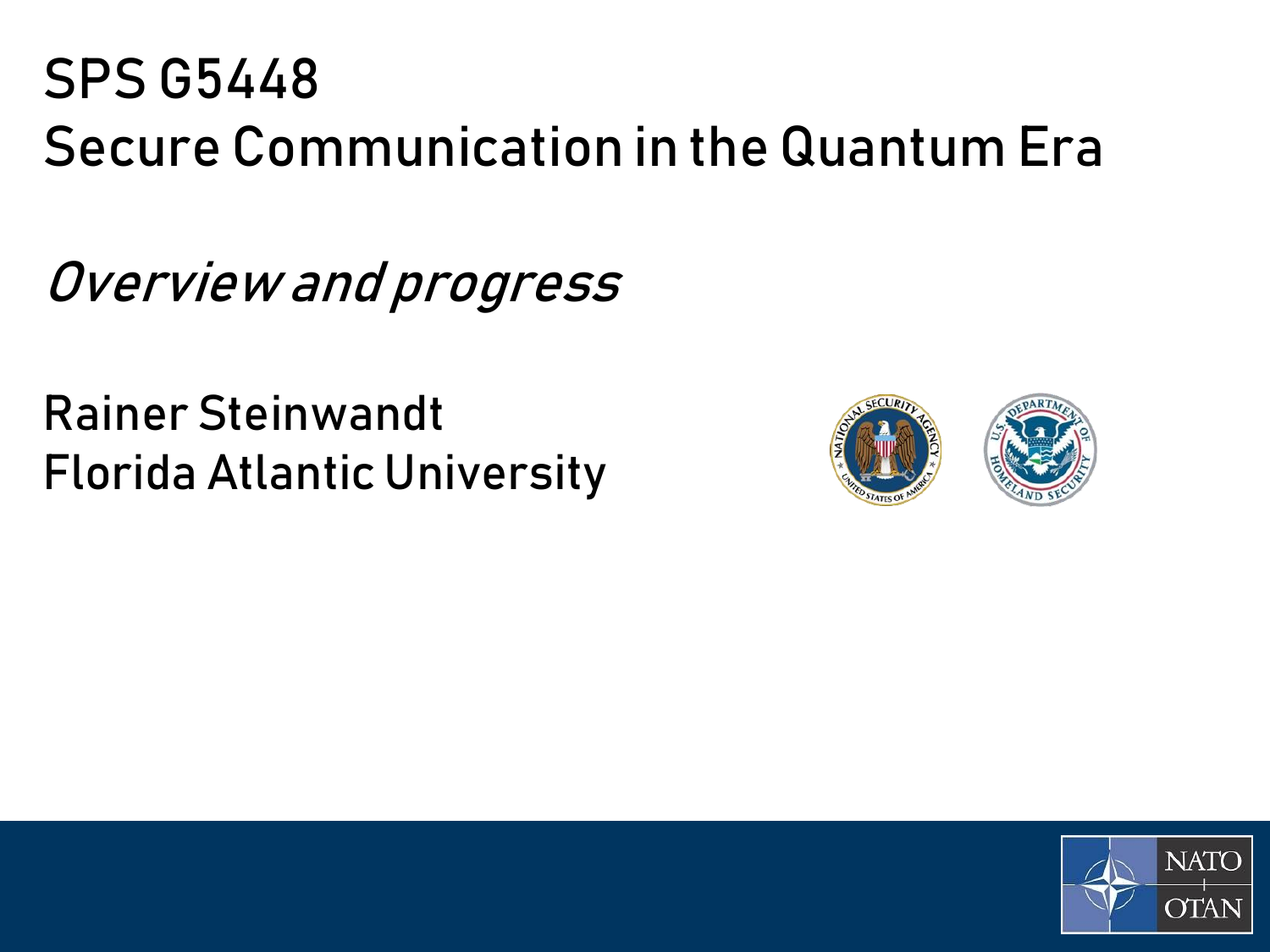# Overall Structure of the Project

Current project activities at FAU focus on Steps 1-A and 2-A, including training of three Ph.D. students:

- Floyd Johnson: protocol models - MS presentation on provable security, possible improvement of efficiency of basic candidate
- Sean Miller: post-quantum key encapsulation – parameter choices, e.g., based on NewHope
- Hai Pham: improve available estimates on security baseline – quantum cost to recover AES key

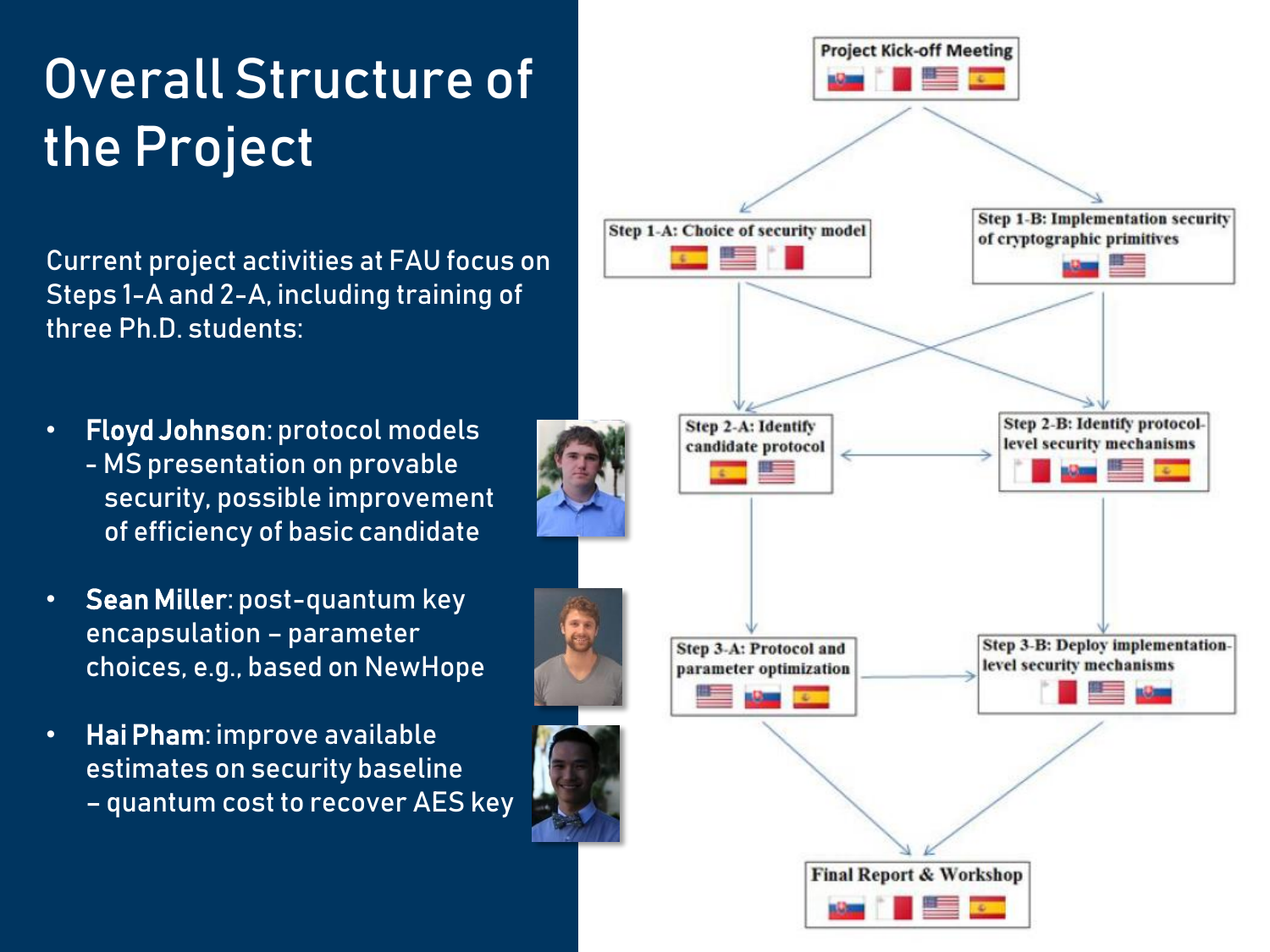# Security baseline in a post-quantum setting

### NIST's approach in ongoing standardization effort in post-quantum cryptography:

- Security strength categories based on resources needed to attack symmetric primitives.
- Two categories based on hash functions, three on AES:

Any attack that breaks the relevant security definition must require computational resources comparable to or greater than those required for key search on a block cipher with a *k*-bit key (e.g. AES*k*)

Submission Requirements and Evaluation Criteria for the Post-Quantum Cryptography Standardization Process

• AES cost estimates for quantum attack based on Grassl et al.'s work from PQCrypto 2016 (supported by NATO SPS project MD.SFPP 984520) improved quantum circuit by Almazrooie et al. 2018



#### Ongoing work with Hai Pham and Brandon Langenberg (**PQSecure Technologies**):

- New quantum circuit for S-box reduces #Toffoli gates by more than 87%, simultaneously also reducing #Clifford gates and #qubits.
- Revise cost estimate for Grover attack against AES.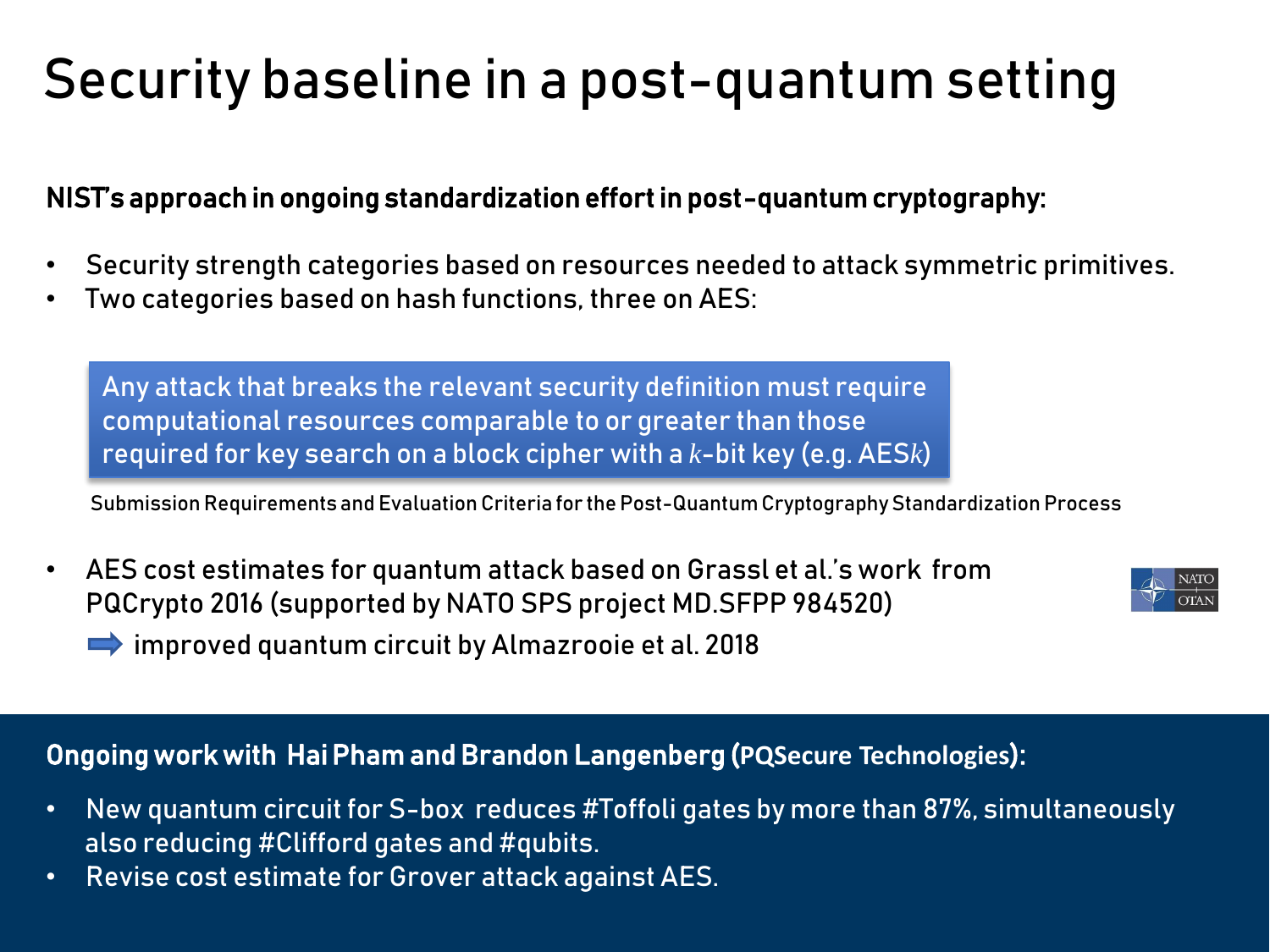## Protocol-design considerations

- Only post-quantum primitives where efficient (NIST competition) candidates are available  $\rightarrow$  current candidate: black-box key encapsulation (e.g., based on NewHope)
- Try to use simple authentication primitives that enable clear interface to runtime verification
	- passwords and (one-time) MAC rather than post-quantum signatures?
	- any good use in our setting for ephemeral pre-quantum signatures?
- Communication topology and cost: current candidate a collaborative effort with Spanish project partner – uses star topology
	- any cost benefit through adopting more general tree-based topology?

#### Next steps:

- Establish provable security guarantee for at least one candidate protocol.
- Clarify interface of candidate protocol with runtime verification.
- Clarify parameter needs for this candidate protocol.